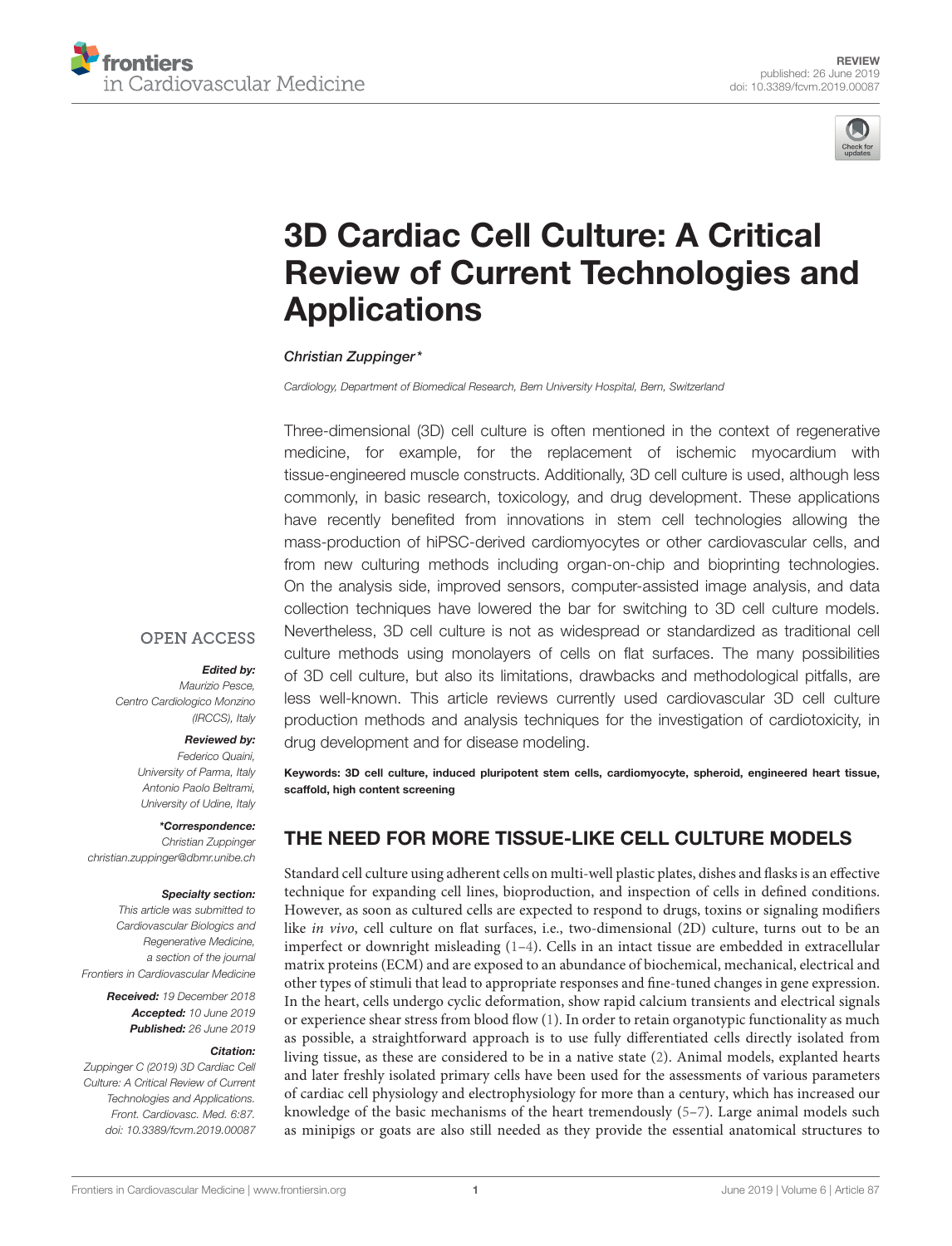study surgical interventions and to observe in situ clinically relevant pathophysiological changes of heart and vessels, such as the response to pressure overload, myocarditis or atherosclerosis and infarcts [\(3\)](#page-5-4). However, animal models are relatively expensive, need experienced personnel, long-term housing, strict quality control, and there are ethical concerns [\(4\)](#page-5-1). Also, there are differences between the human heart and those of animals, and these differences can become more pronounced and limiting in pathological conditions [\(8\)](#page-6-1). For these reasons, it would be advantageous to have access to in vitro screening models of the myocardium that allow the study of long-term effects of drugs, environmental factors and gene mutations, preferentially on a human genetic background.

Because of the above-mentioned limitations of classic models, three-dimensional (3D) culture systems have been developed that attempt to restore in vivo conditions in some sort of a multicellular micro-tissue (MT) with and without additional, natural or synthetic biomaterials, also called scaffolds. Historically, 3D cultures have first been used in a systematic manner for drug testing in cancer biology, which is explained in part by the fact that cellular aggregates with a hypoxic core show many similarities with avascular solid tumors [\(9\)](#page-6-2). It has been repeatedly found, that only 3D technologies using cocultures are able to mimic key aspects of the phenotypical and cellular heterogeneity as well as microenvironmental aspects of tumor growth [\(10\)](#page-6-3). In the cardiovascular field, current 3D cell culture model systems that are in use for drug testing and toxicology applications mostly fall into two main categories: They contain A. a scaffold matrix, typically a hydrogel, which is mixed with and populated by cells and forms a strip or hourglass-shaped contracting MT between attachment sites, also called an engineered heart tissue (EHT) (**[Figure 1](#page-2-0)**) [\(5\)](#page-5-3), or B. smaller cellular aggregates (spheroids) forming by self-assembly without scaffold proteins in hanging drops or in multi-well plates with non-adhesive surfaces (**[Figure 2](#page-2-1)**). An increasing number of studies making use of cardiac scaffold-free spheroids for drug testing and toxicology has been published in the last couple of years [\(6,](#page-6-4) [7\)](#page-6-0) and frequently, a mix or co-culture of several cell types is used, such as rodent or human primaryor human induced pluripotent stem cell-derived cardiomyocytes (hiPSC-CMs), fibroblasts, stem cells, and endothelial cells [\(19–](#page-6-5) [23\)](#page-6-6). Additionally, microfluidic systems, micro-patterns, and microphysiological platforms, including various sensors, pumps and perfusion, and other technologies have been developed around the living components of such model systems [\(24\)](#page-6-7). Larger tissue formats like multilayered cell sheets, re-cellularized hearts or large biomaterial patches usually are too expensive and slow in the making for drug screening purposes and are instead developed for regenerative medicine [\(25\)](#page-6-8). Recently, the term "organoid" is more often used in the literature. However, this term should not be used for every 3D cell culture as it implies, at least by the original definition, self-organization of stem cells that leads to differentiated organotypic structures and functionality [\(26\)](#page-6-9). In the cardiovascular field, self-organization in vitro has been observed in vascular networks [\(27\)](#page-6-10), but for cardiac muscle cells, it is mostly limited to self-assembly of clusters by aggregation, alignment, concerted contractions and some degree of cellular maturation, while the actual embryonic development of a vascularized organ with chambers, working pump function and conduction system currently is not feasible to replicate in vitro.

## THE CELLULAR COMPONENTS OF CARDIAC 3D CULTURE AND DISEASE MODELS

The availability of differentiated cells for research is a challenge in the cardiac field as postnatal mammalian cardiomyocytes do not proliferate, and primary human cells are not available in significant quantities [\(28\)](#page-6-11). The use of primary ventricular cardiomyocytes from adult animals or patients is not recommended for 3D culture as these rod-shaped cells do not integrate well in spherical aggregates and many cells become necrotic when kept floating for longer time (own observation). Fortunately, the development of hiPSC-CMs has helped to improve this issue and promoted research with human cardiomyocytes and 3D models in the cardiovascular field, even if the currently available hiPSC-CM are relatively immature [\(28](#page-6-11)[–30\)](#page-6-12). Also, the cell population is not entirely uniform as ventricular-type, nodal and atrial-like action potentials are found when single cells are analyzed using electrophysiological methods [\(29\)](#page-6-13). Furthermore, there is heterogeneity in the expression of cytoskeleton and sarcomeric proteins such chamber-specific myosin light chains or troponins, and different grades of structural organization of sarcomeric proteins has been observed [\(30,](#page-6-12) [31\)](#page-6-14). Another practical issue encountered with current protocols is the inconstant efficacy of the differentiation process and batch-to-batch variations that lead to baseline variations when cells from the same patient are repeatedly re-programmed [\(11,](#page-6-15) [32\)](#page-6-16). The incomplete maturation of the cells may reduce the predictive power of the model system, considering that cardiovascular diseases predominantly occur in the elderly human population, although this demerit is not limited to hiPSC-CMs [\(33,](#page-6-17) [34\)](#page-6-18). Several strategies, particularly with 3D cultures, have been employed to enhance the maturation of cultured hiPSC-CM such as novel iPSC reprogramming methods, changing the energy sources in specialized media, finding the ideal developmental time window for experiments, and electric and mechanical training of EHTs [\(35–](#page-6-19)[38\)](#page-6-20).

With the technology of hiPSC-CMs arrived the option of using patient-derived cell lines with disease-specific phenotypes and known mutations on a human genetic background, and with the full knowledge of the patient's medical history. This is an exciting prospect as it might enable new options in personalized medicine and gene therapies in vitro [\(39,](#page-6-21) [40\)](#page-6-22). Similarly, hiPSC-CM technology has been used to model a number of inherited heart diseases, among them are Duchenne muscular dystrophy, Fabry disease, Danon disease, familial hypertrophic cardiomyopathy and others [\(41\)](#page-6-23). Many of these hiPSC cell lines are publicly available in stem cell banks for use in different model systems including 3D culture approaches [\(42\)](#page-6-24). The hypothesis that 3D culture models can provide tissuelike features was supported by using hiPSC-CMs with a diseasespecific genotype in an EHT-model: The contractile deficit of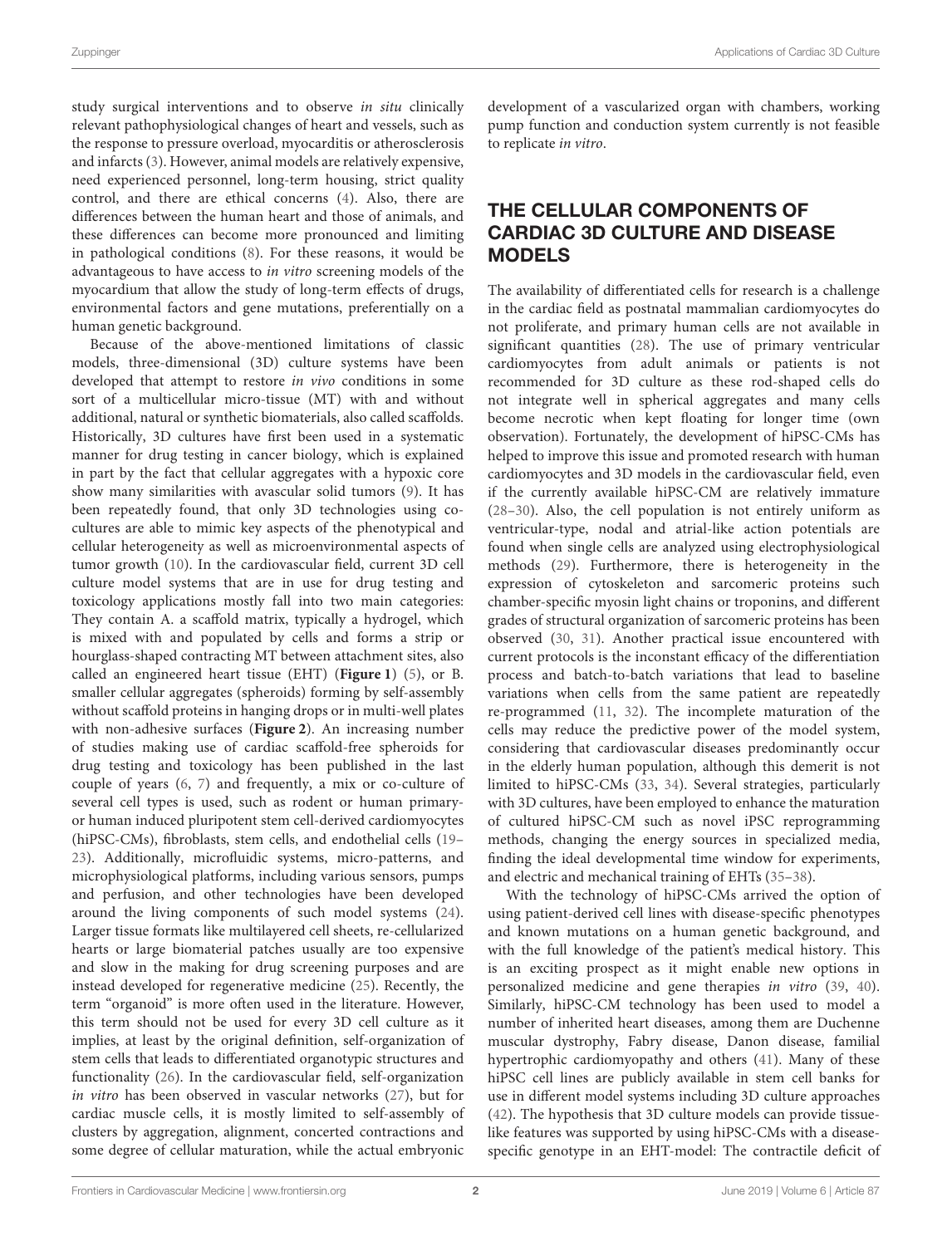

<span id="page-2-0"></span>

<span id="page-2-1"></span>multi-well plate for further culture (InSphero, GravityTrap), (E) Silicone micro-mold (3D Petri-dish, microtissues.com) for making an agarose cast for 81 spheroids, (F) Cardiac spheroids reside inside the 3D petri-dish agarose cast submerged in medium 4 days after seeding of the cell solution, (G) Small cardiac spheroids forming 3 days after seeding in a micro-patterned multi-well plate with 12 × 750 microwells (Kugelmeiers, Sphericalplate 5D). All photos by the author.

hiPSC-CMs with a truncation in the sarcomeric protein titin was not visible in 2D cultured cardiomyocytes but became obvious in EHTs working against the elastic resistance of PDMS or silicone pillars [\(39\)](#page-6-21). Regarding disease models, applications in the field of cardio-oncology have motivated our lab to explore different cardiomyocyte model systems from primary adult rat cardiomyocytes to monolayers and cardiac spheroids made of hiPSC-CM and to study cancer therapy-associated changes of contractility and calcium handling [\(40,](#page-6-22) [43–](#page-6-32)[45\)](#page-7-0). Other cardiomyopathies that have been modeled in 3D cultures include cardiac fibrosis [\(46\)](#page-7-1), hypertrophy [\(47\)](#page-7-2), Chagas disease [\(48\)](#page-7-3), atrial fibrillation [\(49\)](#page-7-4), cardiotoxic cancer therapies, and other toxins [\(19,](#page-6-5) [20,](#page-6-33) [22,](#page-6-34) [44,](#page-6-35) [50\)](#page-7-5).

### PRODUCTION METHODS

A number of different types of 3D culture models and production methods have been developed in the cardiovascular field (**[Table 1](#page-4-0)**). The most basic form of 3D culture is the multicellular aggregate as it occurs by self-assembly of floating cells on lowattachment surfaces (also called liquid-overlay method). Such a suspension culture can be made in inexpensive ways, for example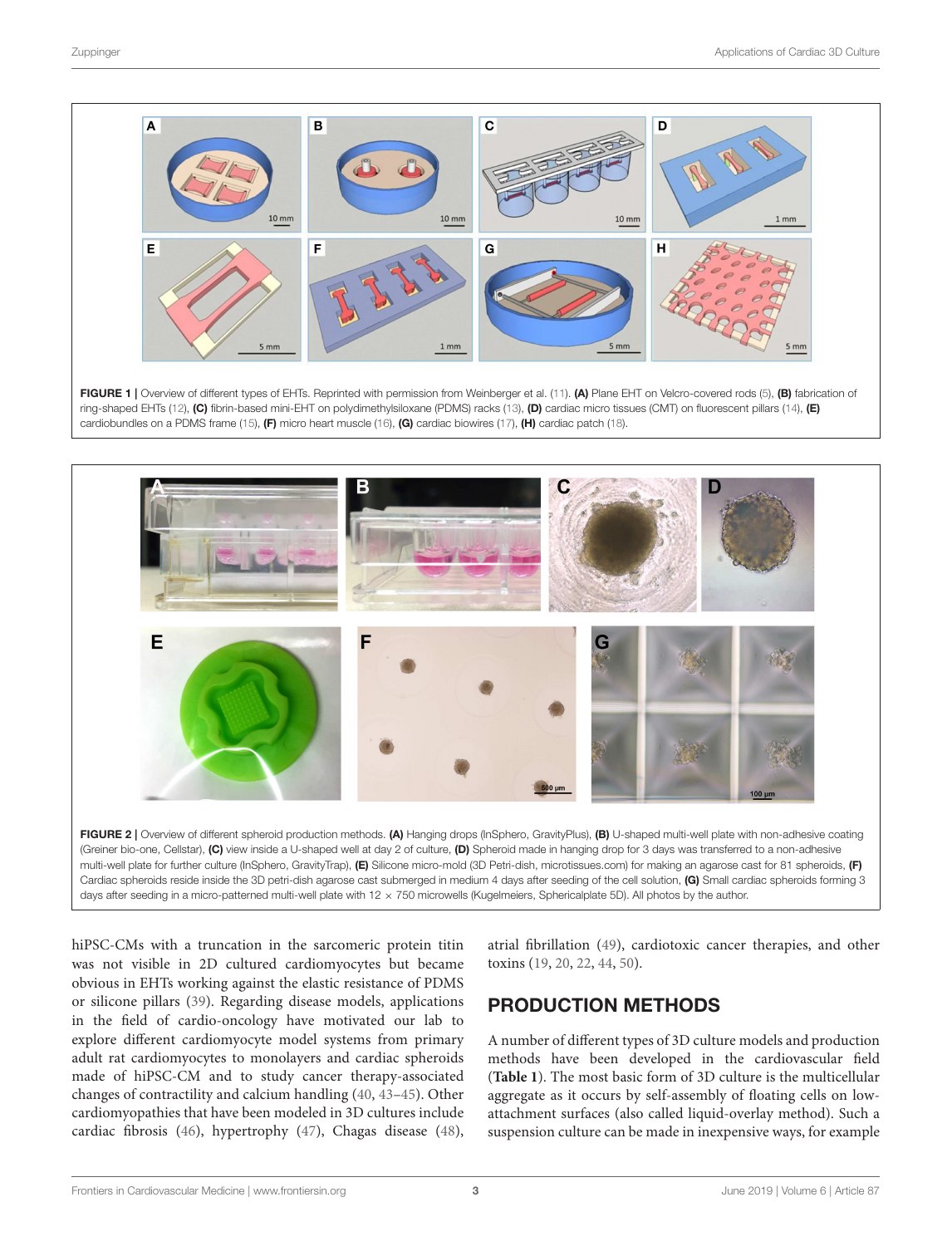by using a sterile dish with a thin film of agarose. Spontaneous formation of this type of multicellular aggregate has already been observed at the time of early cardiomyocyte isolations from fetal or newborn animals [\(57\)](#page-7-6). Many suppliers of cell culture products make variants of U-shaped bottom multi-well plates with special coating for ultra-low attachment that leads to selfassembly of spheroids (**[Figures 2B,C](#page-2-1)**), or special formats for the mass-production of small aggregates (**[Figure 2G](#page-2-1)**). Similarly, soft silicone molds can be used to make agarose-casts with many small wells for the production of microtissues (**[Figures 2E,F](#page-2-1)**). The hanging drop technique has allowed producing uniform microtissues in a reliable way [\(44,](#page-6-35) [55\)](#page-7-7), and sophisticated systems have been developed with hanging drops as part of microfluidic systems including perfusion and sensors [\(56\)](#page-7-8). Overall, an advantage of the spheroid as 3D cell culture is the option of using semi-automatic methods to produce spheroids by using a pipetting robot for filling multi-well plates, exchanging medium, drug treatments, and finally analyzing the samples in highcontent readers. Advantages and disadvantages of the spheroid culture vs. the EHT-models are listed in **[Table 2](#page-4-1)**. The EHT model was conceived in the 90ies for the purpose of tissue engineering [\(5\)](#page-5-3). Soon it was also used for drug testing and disease models with the option to measure contractile force, either directly or by the deflection of silicone poles, as well as calcium transients and electrical signals [\(13,](#page-6-26) [32,](#page-6-16) [61\)](#page-7-9). Variants of the EHT model were developed that have in common the casting of a hydrogel, usually containing fibrin/thrombin and/or collagen and Matrigel components, with the addition of either primary newborn rodent cardiomyocytes or stem-cell derived cells as single and cocultures and different geometries and analysis options (**[Figure 1](#page-2-0)**). Elastic silicone posts deflect with the contractions and allow the tissue to contract auxotonically and perform contractile work, the physiological form of cardiac contraction [\(11\)](#page-6-15). Smaller formats were developed for the purpose of drug treatment and optimization of maturation protocols [\(38,](#page-6-20) [41\)](#page-6-23), while larger formats are suitable for regenerative therapies [\(11\)](#page-6-15).

Vascular in vitro models have improved in recent years with the advent of microfluidic systems and the hope is, that these systems may partially replace animal experimentation that has been common in this field of research [\(62\)](#page-7-10). Current vascular in vitro models apply different molding techniques, bioprinting, and combinations of these technologies for producing micro vessels on organ-on-chip platforms [\(51](#page-7-11)[–53,](#page-7-12) [59\)](#page-7-13). The challenge of oxygen supply in larger artificial tissues has been a matter of active research in tissue engineering for some time [\(24,](#page-6-7) [63\)](#page-7-14). However, establishing a perfused vascular network in vitro turned out more difficult than initially anticipated since these processes are inherently multi-factorial and require a fine-tuned expression and post-translational processing of growth factors, a complex spatial localization of angiogenic signals in the ECM, and the collaboration of multiple cell types (organ-specific endothelial cells, pericytes, vascular smooth muscle cells) [\(64,](#page-7-15) [65\)](#page-7-16). Instead of relying on cellular self-organization for establishing vascular networks, recent studies rather use pre-formed channels or bioprinting approaches to reach this goal [\(60\)](#page-7-17). Additional concepts have been published that are making use of combined techniques, such as cell layers with pre-formed vascular trees obtained from animals, bioprinted and microcontact models as components of micro-physiological platforms and larger tissues for surgical applications [\(51,](#page-7-11) [66,](#page-7-18) [67\)](#page-7-19).

#### ANALYSIS METHODS

For endpoint analysis, classic lab methods like tissue fixation, paraffin embedding, histology, cryosectioning, immunolabeling, and cell viability/cytotoxicity assays are feasible with most types of 3D cultures where the cells are accessible. Protein chemistry, RNA isolation and histology usually require pooling of groups of smaller cellular aggregates (own observations). A number of cell viability/toxicology assays are commercially available that can be performed with either live MT or lysed material [\(67\)](#page-7-19). Cell physiology methods for the investigation of cardiac features in living tissues such as contractions, force, calcium cycling or electric signals require specialized instrumentation depending on the sensitivity of the sensors and the desired temporal and spatial resolution [\(68\)](#page-7-20). Although methods exist to directly measure contractile force in single cardiac cells and small muscle strips, these methods require a skilled workforce in order to provide good reproducibility and have a slow throughput [\(69\)](#page-7-21). Instead, a variety of optical methods have been developed to measure length changes of the whole cells or sarcomers during the contractile cycle of mammalian cardiomyocytes [\(70–](#page-7-22)[72\)](#page-7-23). These video-based systems are either commercially available as complete bundles of hardware and software (IonOptix, Sony, EHT technologies), or as open access software for image analysis that can be used with existing microscopes and cameras [\(73,](#page-7-24) [74\)](#page-7-25). Such a video-based analysis can be realized in inexpensive ways using modified consumer cameras (so-called action cameras with high frame rates up to 240 frames per second) and open source software [\(68\)](#page-7-20). Optical measurement using white light has the advantage of being label-free and non-invasive, so the measurement can be repeated many times, even while the cell culture is in the incubator if a camera is placed inside an atmosphere- and temperature-controlled environment [\(68\)](#page-7-20). Besides classic electrophysiology methods using patching and impaling with sharp microelectrode pipettes, multi-electrode arrays, and impedance spectroscopy have been used to measure electrical signals and contractile activity in cardiac 3D models [\(75](#page-7-26)[–78\)](#page-7-27). Calcium-binding fluorescent dyes and voltage-sensitive dyes have been used in 2D- and 3D-cultures as this method allows to measure a greater number of samples in relatively short time, and for some applications high-content readers can be used for this purpose (Hamamatsu Photonics, Molecular Devices, PerkinElmer) [\(50,](#page-7-5) [79\)](#page-7-28). Although these optical methods provide good results for live 3D cultures as a whole tissue, obtaining data at (sub-)cellular level from inside these MT is challenging without relying on time-consuming histology methods. High optical resolution comes at the price of limited penetration depth and technical issues such as the permeability for fluorescent dyes and antibodies, the working distance of lenses and the geometry of sample holders limit these whole-mount microscopy applications. Recently, several approaches to "clearing" MTs (i.e., homogenizing the refractive index of the fixed tissue so that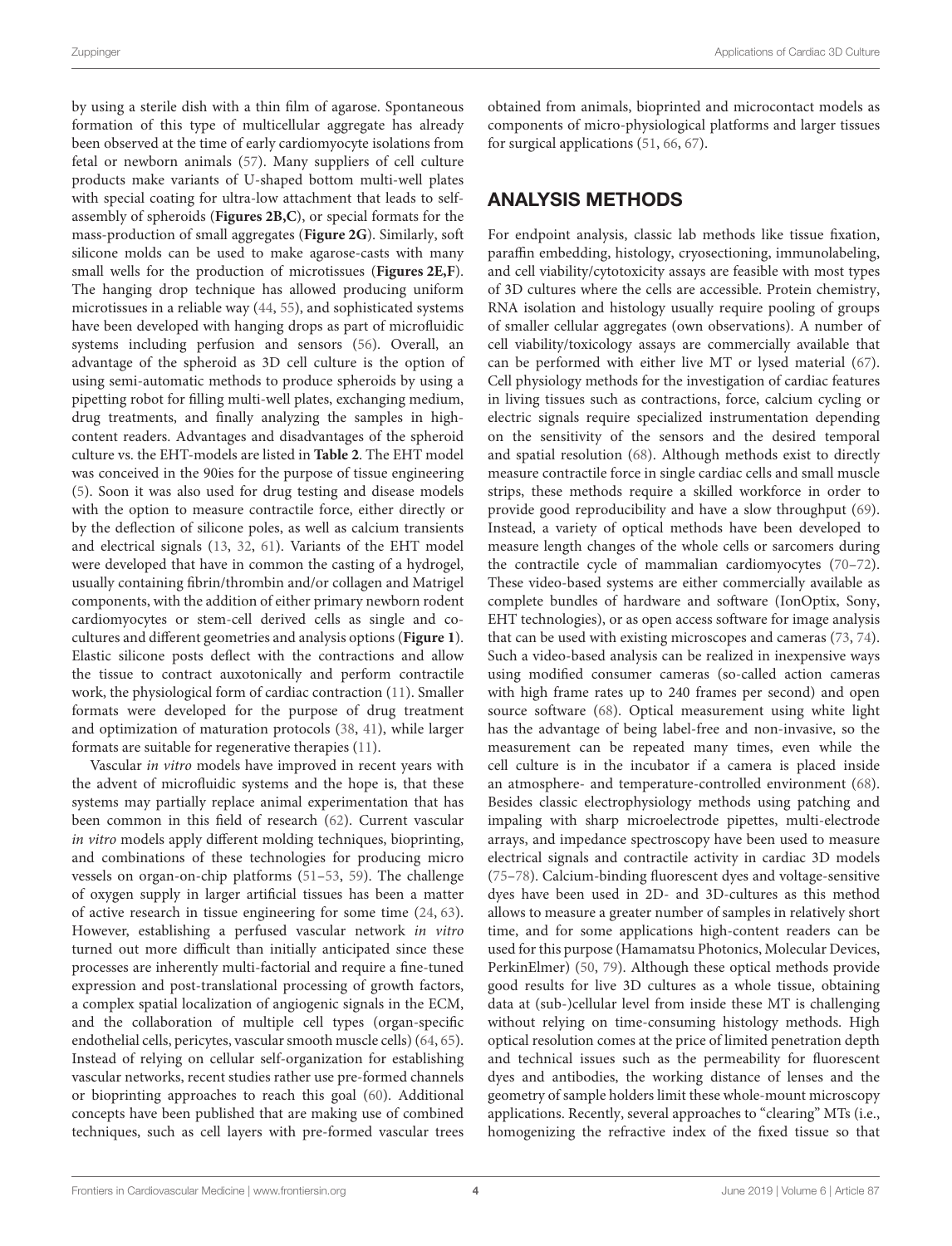<span id="page-4-0"></span>

| <b>Type</b>                                                                                                       | Specific bio-functional properties                                                                                                                     | Companies                                                                                    | <b>References</b>       |
|-------------------------------------------------------------------------------------------------------------------|--------------------------------------------------------------------------------------------------------------------------------------------------------|----------------------------------------------------------------------------------------------|-------------------------|
| Molded natural or synthetic hydrogels populated by<br>cells, attached to elastic micro-poles or a frame           | Microtissues showing linearly aligned cardiomyocytes<br>and improved tissue and cellular maturation after<br>training, force measurements are feasible | EHT-technologies,<br>novoheart                                                               | (5, 12, 13, 15, 17, 38) |
| Enclosed cells and hydrogels (in molds, tubing, or<br>microfluidic channels), with perfusion                      | For microvascular models, self-organizing cells, may<br>include shear-stress and stretch, measurement of barrier<br>function                           | Mimetas, AlveoliX, TissUse                                                                   | $(51 - 54)$             |
| Self-assembling multicellular aggregates on low<br>attachment plates, hanging drops or micropatterned<br>surfaces | Small aggregates and spheroids showing spontaneous<br>beating activity, can be mass-produced, treated and<br>analyzed by semi-automatic systems        | InSphero.<br>microtissues.com, Corning,<br>Kugelmeiers, Stemcell,<br>Greiner, Nunclon, Cytoo | $(6, 44, 55 - 57)$      |
| Magnetic levitation, bioprinting of larger structures,<br>layering of sheets                                      | Large tissues consisting of different cell types and<br>biomaterials, making entire organs as the ultimate goal                                        | n3D Biosciences.<br>RegenHU, CellInk, Biolife4D                                              | $(58 - 60)$             |

*Literature references and companies represent a non-exhaustive list and the author apologizes for any omissions.*

<span id="page-4-1"></span>TABLE 2 | Comparison of advantages and disadvantages of scaffold-based models and cardiac spheroids.

| Advantage                                                                                                   | Features of cardiac spheroids                                    | <b>Disadvantage</b>                                                                                       |  |
|-------------------------------------------------------------------------------------------------------------|------------------------------------------------------------------|-----------------------------------------------------------------------------------------------------------|--|
| Uses only a small number of potentially costly cells per<br>data point                                      | Small size of multicellular aggregates                           | Methods like protein chemistry and RNA extraction<br>need pooling of spheroids                            |  |
| No interference of scaffold proteins with the<br>development of the microtissue or the outcome<br>of assays | Made without additional scaffold proteins                        | Some ECM factors could improve survival and<br>self-organization of the tissue                            |  |
| Spheroid is quickly formed and ready for drug<br>treatment and analysis                                     | Assembles spontaneously by gravity or on<br>non-adhesive surface | Little control over the distribution of cell types or overall<br>shape, may result in multiple spheroids  |  |
| Manipulation by pipetting and sedimentation,<br>no touching                                                 | Spheroids are floating in culture                                | Spheroids may get lost or stuck on surfaces in<br>pipetting steps                                         |  |
| Mimics thicker tissues (and tumors)                                                                         | Larger spheroids develop zones of $o2$ , PH, metabolites         | Reduced viability, variable results, limited diffusion                                                    |  |
| Motion activity and calcium cycling correlates with cell<br>viability and drug treatment                    | Show long-term spontaneous contractions                          | No direct force measurement, non-linear cell alignment                                                    |  |
| Miniaturized multi-well formats and compatible with<br>plate readers                                        | Spheroids can be cultured in single wells                        |                                                                                                           |  |
| Advantage                                                                                                   | Features of scaffold-based models (EHT)                          | <b>Disadvantage</b>                                                                                       |  |
| Shape can be tailored for applications (screening,<br>maturation, regen. Medicine)                          | Shape is determined by the scaffold/hydrogel mold                | Uses large number of cells per tissue                                                                     |  |
| Hydrogel can be adapted for organotypic functions and<br>pathologies (vascularization, stiffness)           | Made with scaffold biomaterial and ECM proteins                  | Limited diffusion, risk of breaking, unequal distribution<br>of cells, potential interference with assays |  |
| Sensors can be integrated in microphysiological devices Tissues attached to support structures              |                                                                  | Manual steps necessary, small number of tissues of<br>the same batch of cells                             |  |
| Mech. And electrical training, physiological function in<br>disease models, force assessment                | Linear alignment of muscle cells                                 |                                                                                                           |  |
| Technology development toward tissue engineering<br>applications                                            | Training protocols show improved maturation of<br>hiPSC-CM       |                                                                                                           |  |

it becomes transparent) have been published, and commercial solutions have become available, especially for the use with spheroids and fluorescence high-content confocal imaging [\(80\)](#page-7-31).

When it comes to choosing a 3D culture model system, the requirements of the project dictate crucial analysis methods. For a study of mechanical features of a muscle-construct, a hydrogel-based EHT model system might be chosen, where the cells experience mechanical load and have the ability to align longitudinally. Contractile force can then be measured either directly or using video methods by measuring the deflection of attached micro-posts or pillars of known strength [\(39,](#page-6-21) [40,](#page-6-22) [49,](#page-7-4) [50\)](#page-7-5). Otherwise, if mainly the spontaneous or electrically paced beating pattern and viability of cardiac tissues is of interest in a larger number of samples, cardiac spheroids may be the model of choice. Cardiac functionality of these spheroids can be analyzed A) using label-free methods either by computational video analysis or electrical impedance spectroscopy methods, or B) using calcium- or voltage-sensitive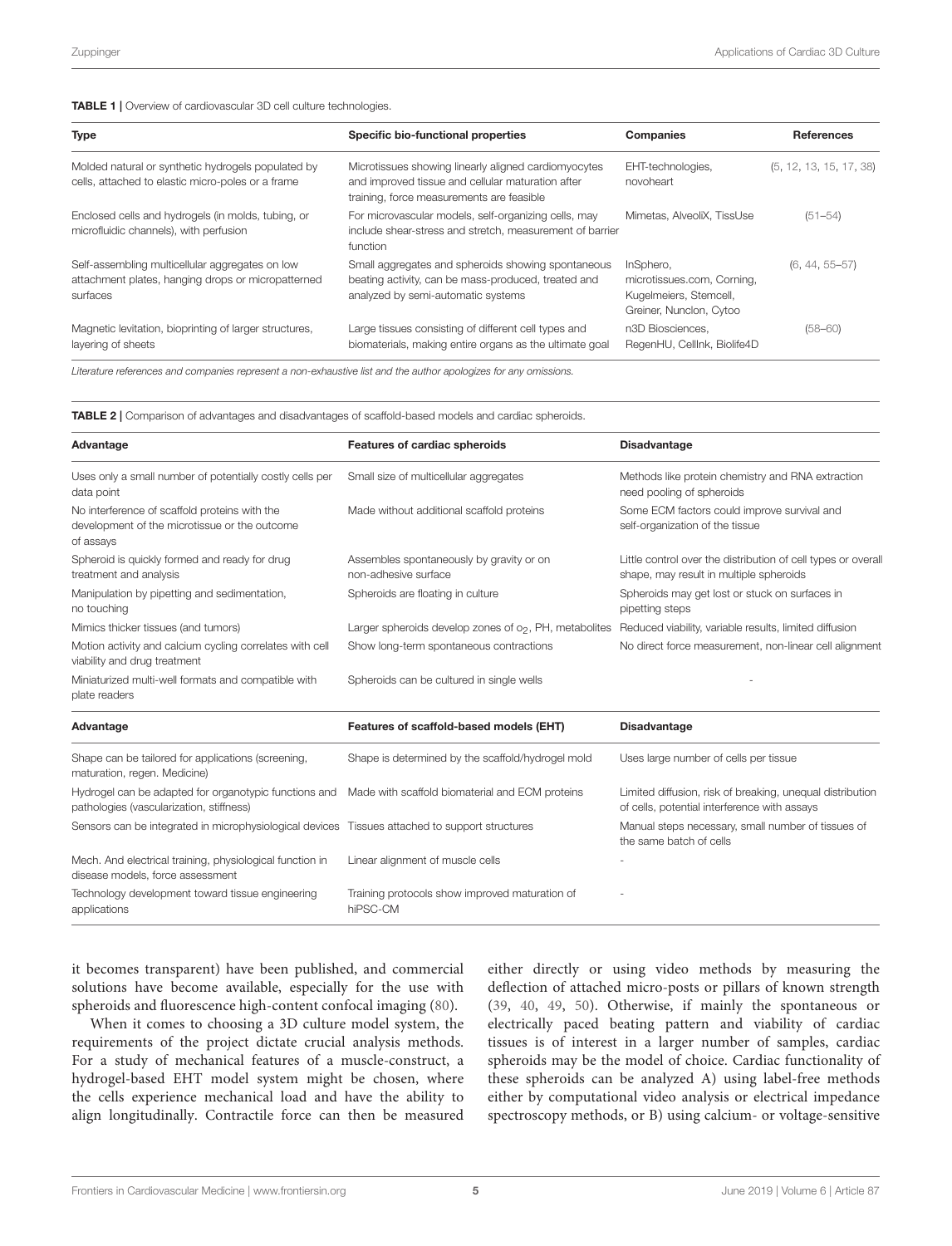dyes in multi-well plate readers, or by using more advanced microscope equipment for multiparametric assessment [\(19,](#page-6-5) [44,](#page-6-35) [56,](#page-7-8) [68,](#page-7-20) [81](#page-7-32)[–84\)](#page-8-0). A comparison of features and comparative advantages or disadvantages of these scaffold-containing or scaffold-free models is shown in **[Table 2](#page-4-1)**. Finally, it could be summarized that spheroid models are easier to integrate in existing drug developmental pipelines and to upscale the number of tests in the same batch, while the ETH models provide a better physiological representation of the myocardium and thereby enable the analysis of advanced disease models.

#### WHY IS 3D CELL CULTURE NOT USED MORE OFTEN?

Although many tools and reagents for making and analyzing 3D cell culture models are commercially available, and the number of publications in all fields of life science is increasing [\(85\)](#page-8-1), the technology is infrequently used, outside of regenerative medicine, in academic research labs or industry several decades after the publication of the first studies [\(86\)](#page-8-2). Reasons for this situation include that standard 2D culture is well established, with ample literature available, and previous studies to compare results [\(87\)](#page-8-3). Furthermore, 2D culture has gained uncritical acceptance in the past, is less expensive, is more standardized, and is often easier and less time-consuming to analyze and to handle in the lab. When considering practical aspects of working with 3D culture, seemingly trivial tasks such as regular checking for culture health and growth are more difficult with most 3D models, because even smaller tissues usually are opaque and single cells not discernable unless stained (**[Figures 2C,D](#page-2-1)**). Additionally, manual handling of the microtissues and culture medium can be challenging when the MTs are free floating, fragile or access to the tissue(s) is obstructed by surrounding containers and technical equipment. Some systems facilitate the handling of spheroids by trapping them in conical wells, in perfused chambers inside organ-onchip designs or by incorporation of magnetic nanoparticles [\(88,](#page-8-4) [89\)](#page-8-5) (**[Table 1](#page-4-0)**). Fortunately, there are more technologies and products coming to the market that are targeted at 3D cell culture applications such as different formats of spheroid and EHT production systems, microfluidic technology and suitable ready-to-use equipment, reagents for the clarification of thicker tissues and adapted microscopes and software for live imaging. Finally, and despite the above-mentioned technological advancements, the research community has to agree to a set of standards and read-outs to use in efficacy and toxicity screening [\(90\)](#page-8-6). Replacement of animal research by in vitro

#### **REFERENCES**

- <span id="page-5-0"></span>1. Tirziu D, Giordano FJ, Simons M. Cell communications in the heart. Circulation. (2010) 122:928–37. doi: [10.1161/CIRCULATIONAHA.108.847731](https://doi.org/10.1161/CIRCULATIONAHA.108.847731)
- <span id="page-5-2"></span>2. Louch WE, Sheehan KA, Wolska BM. Methods in cardiomyocyte isolation, culture, and gene transfer. J Mol Cell Cardiol. (2011) 51:288–98. doi: [10.1016/j.yjmcc.2011.06.012](https://doi.org/10.1016/j.yjmcc.2011.06.012)

technologies using human cells is another substantial incentive for 3D cell culture, and already had a significant impact, for example, on how cosmetics are tested in vitro as the use of animals is banned for this purpose in Europe [\(4,](#page-5-1) [67\)](#page-7-19). Still, it can be debated if existing 3D models already provide sufficient evidence for superior predictions of the clinical outcome of a new drug, and if these models show enough physiological relevance compared to animal or human tissue, or still lack complexity, for example regarding the role of the vasculature or the immune system [\(12,](#page-6-25) [90\)](#page-8-6).

# CONCLUSIONS AND OUTLOOK

Each in vitro model has advantages and disadvantages for using it with certain assays, regarding organotypic features and production methods. Therefore, it needs to be decided upfront, which parameters and organotypic features are essential to be included in the study and if going 3D is making sense in the context of a particular project. Apparently, if the project deals with features of single cells isolated from its myocardial environment, then 2D cultured cardiomyocytes offer the option to use classic electrophysiology, high-resolution microscopy, and other methods. Instead 3D culture mimics features of larger tissues or entire organs and is the method of choice for co-culture models. 3D cardiac cell culture technologies hold great potential for applications in tissue engineering, drug development, cardiotoxicology and disease modeling. But a considerable effort is still needed to assure the accuracy, relevance, and reproducibility of these models and to improve automation and readout techniques. Instead of pushing many different systems to the market, careful analysis of core concepts may be instrumental for establishing 3D cell culture as a widespread and validated tool in life science.

## AUTHOR CONTRIBUTIONS

All content is prepared by the author CZ with the exception of **[Figure 1](#page-2-0)** that is reprinted with permission from Wolters Kluwer Health, Inc.

# FUNDING

This work was supported by the Swiss Heart Foundation to CZ.

## ACKNOWLEDGMENTS

We thank Sarah Longnus Ph.D. (Cardiac Surgery Department, Univ. Hospital Bern) for support and discussions.

- <span id="page-5-4"></span>3. Savoji H, Mohammadi MH, Rafatian N, Toroghi MK, Wang EY, Zhao Y, et al. Cardiovascular disease models: a game changing paradigm in drug discovery and screening. Biomaterials. (2019) 198:3–26. doi: [10.1016/j.biomaterials.2018.09.036](https://doi.org/10.1016/j.biomaterials.2018.09.036)
- <span id="page-5-1"></span>4. Hartung T. Look back in anger - what clinical studies tell us about preclinical work. ALTEX. (2013) 30:275–91. doi: [10.14573/altex.2013.3.275](https://doi.org/10.14573/altex.2013.3.275)
- <span id="page-5-3"></span>5. Eschenhagen T, Fink C, Remmers U, Scholz H, Wattchow J, Weil J, et al. Three-dimensional reconstitution of embryonic cardiomyocytes in a collagen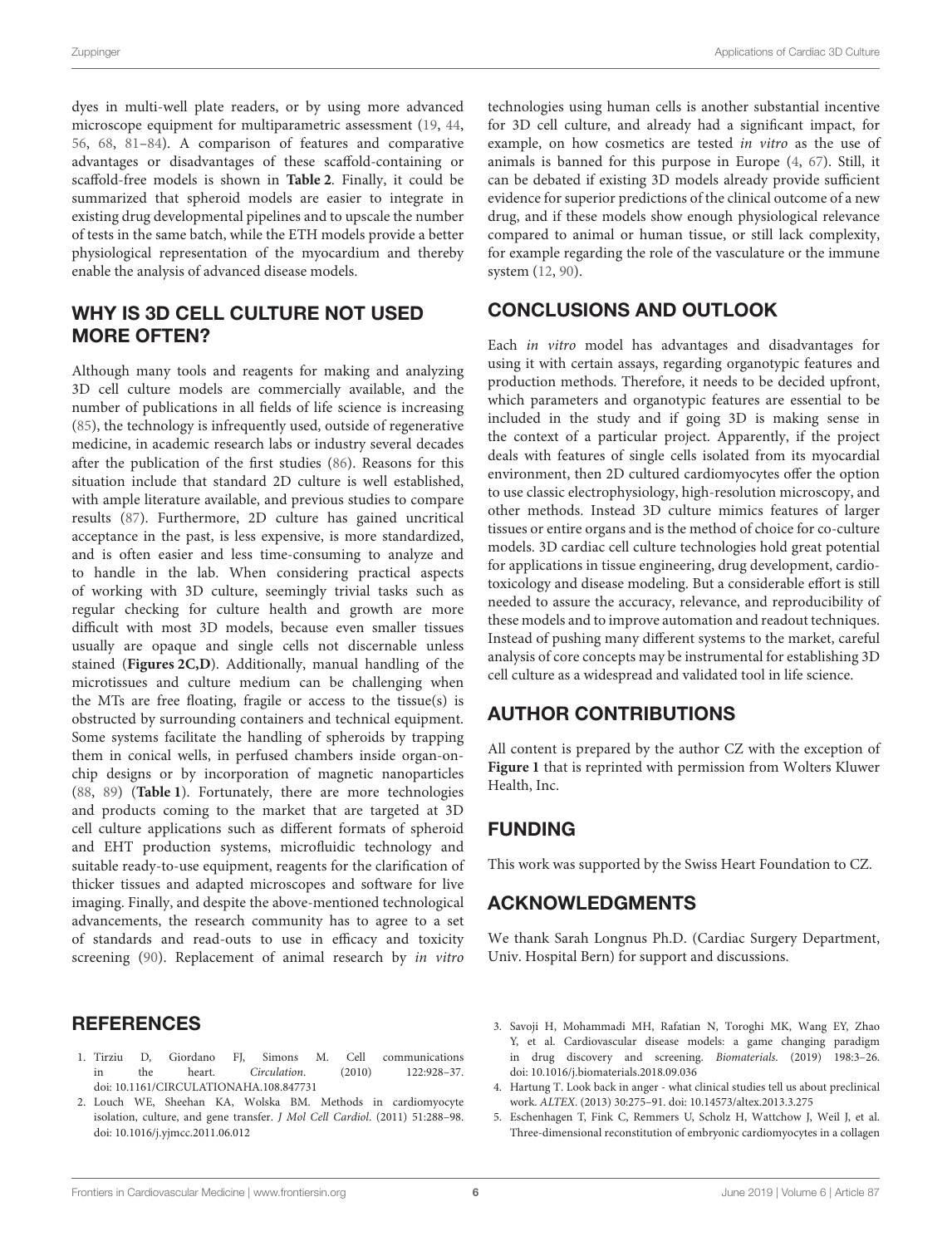matrix: a new heart muscle model system. FASEB J. (1997) 11:683–94. doi: [10.1096/fasebj.11.8.9240969](https://doi.org/10.1096/fasebj.11.8.9240969)

- <span id="page-6-4"></span>6. Kelm JM, Ehler E, Nielsen LK, Schlatter S, Perriard J-C, Fussenegger M. Design of artificial myocardial microtissues. Tissue Eng. (2004) 10:201–14. doi: [10.1089/107632704322791853](https://doi.org/10.1089/107632704322791853)
- <span id="page-6-0"></span>7. Figtree GA, Bubb KJ, Tang O, Kizana E, Gentile C. Vascularized cardiac spheroids as novel 3d in vitro models to study cardiac fibrosis. Cells Tissues Organs. (2017) 204:191–8. doi: [10.1159/000477436](https://doi.org/10.1159/000477436)
- <span id="page-6-1"></span>8. Milani-Nejad N, Janssen PML. Small and large animal models in cardiac contraction research: advantages and disadvantages. Pharmacol Ther. (2014) 141:235–49. doi: [10.1016/j.pharmthera.2013.10.007](https://doi.org/10.1016/j.pharmthera.2013.10.007)
- <span id="page-6-2"></span>9. Inch WR, McCredie JA, Sutherland RM. Growth of nodular carcinomas in rodents compared with multi-cell spheroids in tissue culture. Growth. (1970) 34:271–82.
- <span id="page-6-3"></span>10. Thoma CR, Zimmermann M, Agarkova I, Kelm JM, Krek W. 3D cell culture systems modeling tumor growth determinants in cancer target discovery. Adv Drug Deliv Rev. (2014) 69–70:29–41. doi: [10.1016/j.addr.2014.03.001](https://doi.org/10.1016/j.addr.2014.03.001)
- <span id="page-6-15"></span>11. Weinberger F, Mannhardt I, Eschenhagen T. Engineering cardiac muscle tissue: a maturating field of research. Circ Res. (2017) 120:1487–500. doi: [10.1161/CIRCRESAHA.117.310738](https://doi.org/10.1161/CIRCRESAHA.117.310738)
- <span id="page-6-25"></span>12. Zimmermann W-H, Schneiderbanger K, Schubert P, Didié M, Münzel F, Heubach JF, et al. Tissue engineering of a differentiated cardiac muscle construct. Circ Res. (2002) 90:223–30. doi: [10.1161/hh0202.103644](https://doi.org/10.1161/hh0202.103644)
- <span id="page-6-26"></span>13. Hansen A, Eder A, Bönstrup M, Flato M, Mewe M, Schaaf S, et al. Development of a drug screening platform based on engineered heart tissue. Circ Res. (2010) 107:35–44. doi: [10.1161/CIRCRESAHA.109.211458](https://doi.org/10.1161/CIRCRESAHA.109.211458)
- <span id="page-6-27"></span>14. Boudou T, Legant WR, Mu A, Borochin MA, Thavandiran N, Radisic M, et al. A microfabricated platform to measure and manipulate the mechanics of engineered cardiac microtissues. Tissue Eng Part A. (2012) 18:910–9. doi: [10.1089/ten.tea.2011.0341](https://doi.org/10.1089/ten.tea.2011.0341)
- <span id="page-6-28"></span>15. Jackman CP, Carlson AL, Bursac N. Dynamic culture yields engineered myocardium with near-adult functional output. Biomaterials. (2016) 111:66– 79. doi: [10.1016/j.biomaterials.2016.09.024](https://doi.org/10.1016/j.biomaterials.2016.09.024)
- <span id="page-6-29"></span>16. Huebsch N, Loskill P, Deveshwar N, Spencer CI, Judge LM, Mandegar MA, et al. Miniaturized iPS-cell-derived cardiac muscles for physiologically relevant drug response analyses. Sci Rep. (2016) 6:24726. doi: [10.1038/srep24726](https://doi.org/10.1038/srep24726)
- <span id="page-6-30"></span>17. Nunes SS, Miklas JW, Liu J, Aschar-Sobbi R, Xiao Y, Zhang B, et al. Biowire: a platform for maturation of human pluripotent stem cell-derived cardiomyocytes. Nat Methods. (2013) 10:781–7. doi: [10.1038/nmeth.2524](https://doi.org/10.1038/nmeth.2524)
- <span id="page-6-31"></span>18. Bian W, Jackman CP, Bursac N. Controlling the structural and functional anisotropy of engineered cardiac tissues. Biofabrication. (2014) 6:024109–9. doi: [10.1088/1758-5082/6/2/024109](https://doi.org/10.1088/1758-5082/6/2/024109)
- <span id="page-6-5"></span>19. Polonchuk L, Chabria M, Badi L, Hoflack J-C, Figtree G, Davies MJ, et al. Cardiac spheroids as promising in vitro models to study the human heart microenvironment. Sci Rep. (2017) 7:7005. doi: [10.1038/s41598-017-06385-8](https://doi.org/10.1038/s41598-017-06385-8)
- <span id="page-6-33"></span>20. Archer CR, Sargeant R, Basak J, Pilling J, Barnes JR, Pointon A. Characterization and validation of a human 3D cardiac microtissue for the assessment of changes in cardiac pathology. Sci Rep. (2018) 8:10160. doi: [10.1038/s41598-018-28393-y](https://doi.org/10.1038/s41598-018-28393-y)
- 21. Ravenscroft SM, Pointon A, Williams AW, Cross MJ, Sidaway JE. Cardiac non-myocyte cells show enhanced pharmacological function suggestive of contractile maturity in stem cell derived cardiomyocyte microtissues. Toxicol Sci. (2016) 152:99–112. doi: [10.1093/toxsci/kfw069](https://doi.org/10.1093/toxsci/kfw069)
- <span id="page-6-34"></span>22. Verheijen M, Schrooders Y, Gmuender H, Nudischer R, Clayton O, Hynes J, et al. Bringing in vitro analysis closer to in vivo: Studying doxorubicin toxicity and associated mechanisms in 3D human microtissues with PBPK-based dose modelling. Toxicol Lett[. \(2018\) 294:184–92. doi: 10.1016/j.toxlet.2018.](https://doi.org/10.1016/j.toxlet.2018.05.029) 05.029
- <span id="page-6-6"></span>23. Richards DJ, Coyle RC, Tan Y, Jia J, Wong K, Toomer K, et al. Inspiration from heart development: biomimetic development of functional human cardiac organoids. Biomaterials. (2017) 142:112–23. doi: [10.1016/j.biomaterials.2017.07.021](https://doi.org/10.1016/j.biomaterials.2017.07.021)
- <span id="page-6-7"></span>24. Mathur A, Ma Z, Loskill P, Jeeawoody S, Healy KE. In vitro cardiac tissue models: Current status and future prospects. Adv Drug Deliv Rev. (2016) 96:203–13. doi: [10.1016/j.addr.2015.09.011](https://doi.org/10.1016/j.addr.2015.09.011)
- <span id="page-6-8"></span>25. Jackman CP, Ganapathi AM, Asfour H, Qian Y, Allen BW, Li Y, et al. Engineered cardiac tissue patch maintains structural and electrical

properties after epicardial implantation. Biomaterials. (2018) 159:48–58. doi: [10.1016/j.biomaterials.2018.01.002](https://doi.org/10.1016/j.biomaterials.2018.01.002)

- <span id="page-6-9"></span>26. Lancaster MA, Knoblich JA. Organogenesis in a dish: modeling development and disease using organoid technologies. Science. (2014) 345:1247125–5. doi: [10.1126/science.1247125](https://doi.org/10.1126/science.1247125)
- <span id="page-6-10"></span>27. Folkman J, Haudenschild C. Angiogenesis in vitro. Nature. (1980) 288:551–6. doi: [10.1038/288551a0](https://doi.org/10.1038/288551a0)
- <span id="page-6-11"></span>28. Mercola M, Ruiz-Lozano P, Schneider MD. Cardiac muscle regeneration: lessons from development. Genes Dev. (2011) 25:299–309. doi: [10.1101/gad.2018411](https://doi.org/10.1101/gad.2018411)
- <span id="page-6-13"></span>29. Veerman CC, Kosmidis G, Mummery CL, Casini S, Verkerk AO, Bellin M. Immaturity of human stem-cell-derived cardiomyocytes in culture: fatal flaw or soluble problem? Stem Cells Dev. (2015) 24:1035–52. doi: [10.1089/scd.2014.0533](https://doi.org/10.1089/scd.2014.0533)
- <span id="page-6-12"></span>30. Zuppinger C, Gibbons G, Dutta-Passecker P, Segiser A, Most H, Suter TM. Characterization of cytoskeleton features and maturation status of cultured human iPSC-derived cardiomyocytes. Eur J Histochem. (2017) 61:2763. doi: [10.4081/ejh.2017.2763](https://doi.org/10.4081/ejh.2017.2763)
- <span id="page-6-14"></span>31. Bedada FB, Wheelwright M, Metzger JM. Maturation status of sarcomere structure and function in human iPSC-derived cardiac myocytes. Biochim Biophys Acta. (2015) 1863(7 Pt B):1829–38. doi: [10.1016/j.bbamcr.2015.11.005](https://doi.org/10.1016/j.bbamcr.2015.11.005)
- <span id="page-6-16"></span>32. Eschenhagen T, Mummery C, Knollmann BC. Modelling sarcomeric cardiomyopathies in the dish: from human heart samples to iPSC cardiomyocytes. Cardiovasc Res. (2015) 105:424–38. doi: [10.1093/cvr/cvv017](https://doi.org/10.1093/cvr/cvv017)
- <span id="page-6-17"></span>33. Bellin M, Marchetto MC, Gage FH, Mummery CL. Induced pluripotent stem cells: the new patient? Nat Rev Mol Cell Biol. (2012) 13:713–26. doi: [10.1038/nrm3448](https://doi.org/10.1038/nrm3448)
- <span id="page-6-18"></span>34. Feric NT, Radisic M. Maturing human pluripotent stem cell-derived cardiomyocytes in human engineered cardiac tissues. Adv Drug Deliv Rev. (2016) 96:110–34. doi: [10.1016/j.addr.2015.04.019](https://doi.org/10.1016/j.addr.2015.04.019)
- <span id="page-6-19"></span>35. Fong AH, Romero-López M, Heylman CM, Keating M, Tran D, Sobrino A, et al. Three-dimensional adult cardiac extracellular matrix promotes maturation of human induced pluripotent stem cell-derived cardiomyocytes. Tissue Eng Part A. (2016) 22:1016–25. doi: [10.1089/ten.TEA.2016.0027.](https://doi.org/10.1089/ten.TEA.2016.0027.)
- 36. Correia C, Koshkin A, Duarte P, Hu D, Carido M, Sebastião MJ, et al. 3D aggregate culture improves metabolic maturation of human pluripotent stem cell derived cardiomyocytes. Biotechnol Bioeng. (2017) 87:521. doi: [10.1002/bit.26504](https://doi.org/10.1002/bit.26504)
- 37. Ulmer BM, Stoehr A, Schulze ML, Patel S, Gucek M, Mannhardt I, et al. Contractile work contributes to maturation of energy metabolism in hiPSC-derived cardiomyocytes. Stem Cell Rep. (2018) 10:834–47. doi: [10.1016/j.stemcr.2018.01.039](https://doi.org/10.1016/j.stemcr.2018.01.039)
- <span id="page-6-20"></span>38. Ronaldson-Bouchard K, Ma SP, Yeager K, Chen T, Song L, Sirabella D, et al. Advanced maturation of human cardiac tissue grown from pluripotent stem cells. Nature. (2018) 556:239–43. doi: [10.1038/s41586-018-0016-3](https://doi.org/10.1038/s41586-018-0016-3)
- <span id="page-6-21"></span>39. Hinson JT, Chopra A, Nafissi N, Polacheck WJ, Benson CC, Swist S, et al. HEART DISEASE. Titin mutations in iPS cells define sarcomere insufficiency as a cause of dilated cardiomyopathy. Science. (2015) 349:982–6. doi: [10.1126/science.aaa5458](https://doi.org/10.1126/science.aaa5458)
- <span id="page-6-22"></span>40. Sawyer DB, Zuppinger C, Miller TA, Eppenberger HM. Modulation of anthracycline-induced myofibrillar disarray in rat ventricular myocytes by neuregulin-1β and anti-erbB2 Potential Mechanism for trastuzumab-induced cardiotoxicity. Circulation. (2002) 105:1551–4. doi: [10.1161/01.CIR.0000013839.41224.1C](https://doi.org/10.1161/01.CIR.0000013839.41224.1C)
- <span id="page-6-23"></span>41. Giacomelli E, Mummery CL, Bellin M. Human heart disease: lessons from human pluripotent stem cell-derived cardiomyocytes. Cell Mol Life Sci. (2017) 74:3711–39. doi: [10.1007/s00018-017-2546-5](https://doi.org/10.1007/s00018-017-2546-5)
- <span id="page-6-24"></span>42. Bellin M, Mummery CL. Inherited heart disease - what can we expect from the second decade of human iPS cell research? FEBS Lett. (2016) 590:2482–93. doi: [10.1002/1873-3468.12285](https://doi.org/10.1002/1873-3468.12285)
- <span id="page-6-32"></span>43. Timolati F, Ott D, Pentassuglia L, Giraud M-N, Perriard J-C, Suter TM, et al. Neuregulin-1 beta attenuates doxorubicin-induced alterations of excitationcontraction coupling and reduces oxidative stress in adult rat cardiomyocytes. J Mol Cell Cardiol. (2006) 41:845–54. doi: [10.1016/j.yjmcc.2006.08.002](https://doi.org/10.1016/j.yjmcc.2006.08.002)
- <span id="page-6-35"></span>44. Beauchamp P, Moritz W, Kelm JM, Ullrich ND, Agarkova I, Anson B, et al. Development and characterization of a scaffold-free 3D spheroid model of iPSC-derived human cardiomyocytes. Tissue Eng Part C Methods. (2015) 21:852–61. doi: [10.1089/ten.tec.2014.0376](https://doi.org/10.1089/ten.tec.2014.0376)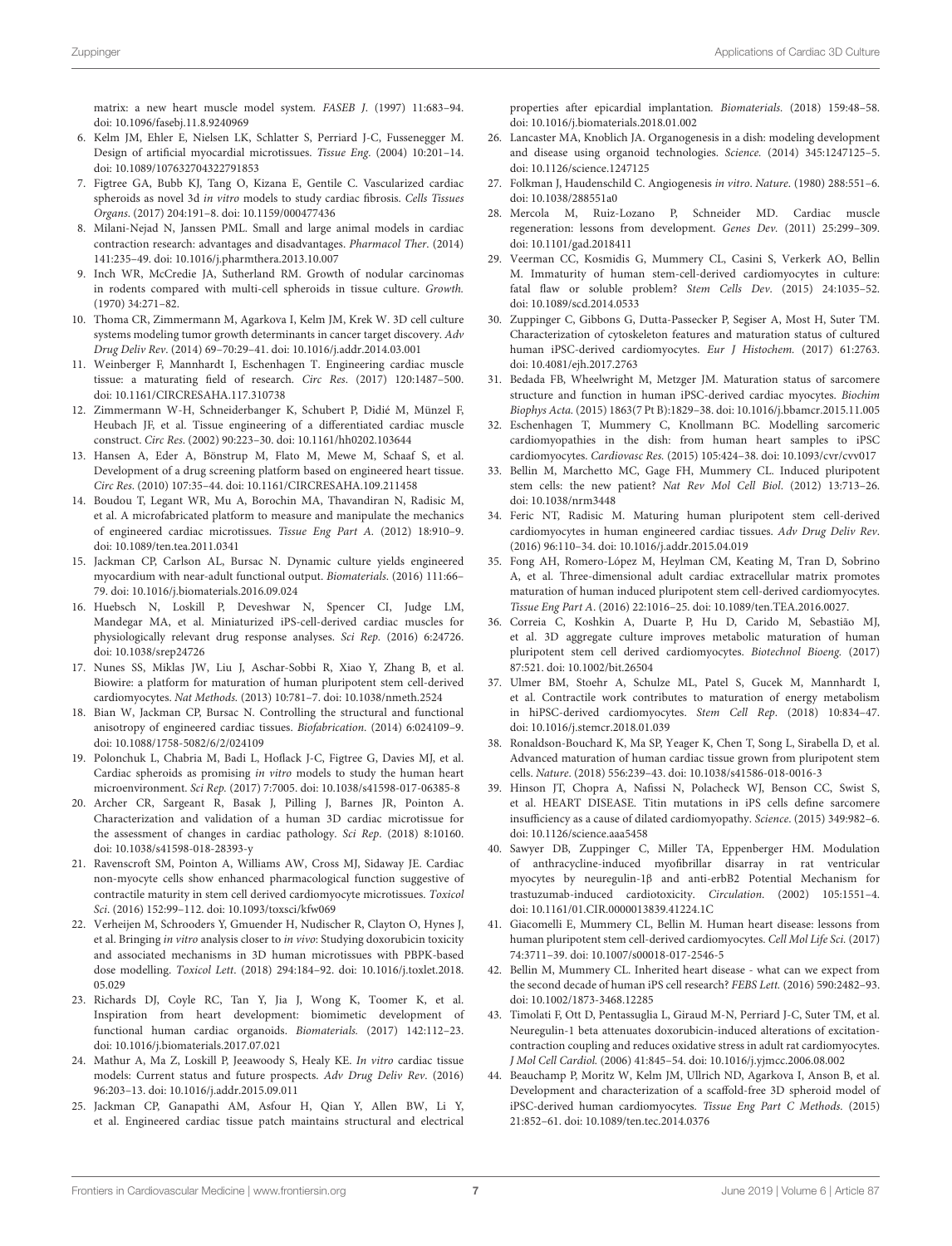- <span id="page-7-0"></span>45. Lim CC, Zuppinger C, Guo X, Kuster GM, Helmes M, Eppenberger HM, et al. Anthracyclines induce calpain-dependent titin proteolysis and necrosis in cardiomyocytes. Am Soc Biochem Mol Biol. (2004) 279:8290–9. doi: [10.1074/jbc.M308033200](https://doi.org/10.1074/jbc.M308033200)
- <span id="page-7-1"></span>46. Lee M-O, Jung KB, Jo S-J, Hyun S-A, Moon K-S, Seo J-W, et al. Modelling cardiac fibrosis using three-dimensional cardiac microtissues derived from human embryonic stem cells. J Biol Eng. (2019) 13:15. doi: [10.1186/s13036-019-0139-6](https://doi.org/10.1186/s13036-019-0139-6)
- <span id="page-7-2"></span>47. Hirt MN, Sörensen NA, Bartholdt LM, Boeddinghaus J, Schaaf S, Eder A, et al. Increased afterload induces pathological cardiac hypertrophy: a new in vitro model. Basic Res Cardiol. (2012) 107:307–16. doi: [10.1007/s00395-012-0307-z](https://doi.org/10.1007/s00395-012-0307-z)
- <span id="page-7-3"></span>48. Garzoni LR, Adesse D, Soares MJ, Rossi MID, Borojevic R, de Meirelles M de NL. Fibrosis and hypertrophy induced by Trypanosoma cruzi in a threedimensional cardiomyocyte-culture system. J Infect Dis. (2008) 197:906–15. doi: [10.1086/528373](https://doi.org/10.1086/528373)
- <span id="page-7-4"></span>49. Zhao Y, Rafatian N, Feric NT, Cox BJ, Aschar-Sobbi R, Wang EY, et al. A platform for generation of chamber-specific cardiac tissues and disease modeling. Cell. (2019) 176:913–8. doi: [10.1016/j.cell.2018.11.042](https://doi.org/10.1016/j.cell.2018.11.042)
- <span id="page-7-5"></span>50. Sirenko O, Grimm FA, Ryan KR, Iwata Y, Chiu WA, Parham F, et al. In vitro cardiotoxicity assessment of environmental chemicals using an organotypic human induced pluripotent stem cell-derived model. Toxicol Appl Pharmacol. (2017) 322:60–74. doi: [10.1016/j.taap.2017.02.020](https://doi.org/10.1016/j.taap.2017.02.020)
- <span id="page-7-11"></span>51. Hasan A, Paul A, Vrana NE, Zhao X, Memic A, Hwang Y-S, et al. Microfluidic techniques for development of 3D vascularized tissue. Biomaterials. (2014) 35:7308–25. doi: [10.1016/j.biomaterials.2014.04.091](https://doi.org/10.1016/j.biomaterials.2014.04.091)
- 52. Sfriso R, Zhang S, Bichsel CA, Steck O, Despont A, Guenat OT, et al. 3D artificial round section micro-vessels to investigate endothelial cells under physiological flow conditions. Sci Rep. (2018) 8:5898. doi: [10.1038/s41598-018-24273-7](https://doi.org/10.1038/s41598-018-24273-7)
- <span id="page-7-12"></span>53. Bichsel CA, Hall SRR, Schmid RA, Guenat OT, Geiser T. Primary human lung pericytes support and stabilize in vitro perfusable microvessels. Tissue Eng Part A. (2015) 21:2166–76. doi: [10.1089/ten.tea.2014.0545](https://doi.org/10.1089/ten.tea.2014.0545)
- <span id="page-7-29"></span>54. van Duinen V, Zhu D, Ramakers C, van Zonneveld AJ, Vulto P, Hankemeier T. Perfused 3D angiogenic sprouting in a high-throughput in vitro platform. Angiogenesis. (2018) 438:932–9. doi: [10.1007/s10456-018-9647-0](https://doi.org/10.1007/s10456-018-9647-0)
- <span id="page-7-7"></span>55. Kelm JM, Breitbach M, Fischer G, Odermatt B, Agarkova I, Fleischmann BK, et al. 3D microtissue formation of undifferentiated bone marrow mesenchymal stem cells leads to elevated apoptosis. Tissue Eng Part A. (2012) 18:692–702. doi: [10.1089/ten.tea.2011.0281](https://doi.org/10.1089/ten.tea.2011.0281)
- <span id="page-7-8"></span>56. Frey O, Misun PM, Fluri DA, Hengstler JG, Hierlemann A. Reconfigurable microfluidic hanging drop network for multi-tissue interaction and analysis. Nat Commun. (2014) 5:4250. doi: [10.1038/ncomms5250](https://doi.org/10.1038/ncomms5250)
- <span id="page-7-6"></span>57. Halbert SP, Bruderer R, Lin TM. In vitro organization of dissociated rat cardiac cells into beating three-dimensional structures. J Exp Med. (1971) 133:677–95. doi: [10.1084/jem.133.4.677](https://doi.org/10.1084/jem.133.4.677)
- <span id="page-7-30"></span>Haisler WL, Timm DM, Gage JA, Tseng H, Killian TC, Souza GR. Threedimensional cell culturing by magnetic levitation. Nat Protoc. (2013) 8:1940–9. doi: [10.1038/nprot.2013.125](https://doi.org/10.1038/nprot.2013.125~)
- <span id="page-7-13"></span>59. Cui H, Miao S, Esworthy T, Zhou X, Lee S-J, Liu C, et al. 3D bioprinting for cardiovascular regeneration and pharmacology. Adv Drug Deliv Rev. (2018) 132:252–69. doi: [10.1016/j.addr.2018.07.014](https://doi.org/10.1016/j.addr.2018.07.014)
- <span id="page-7-17"></span>60. Mironov V, Visconti RP, Kasyanov V, Forgacs G, Drake CJ, Markwald RR. Organ printing: tissue spheroids as building blocks. Biomaterials. (2009) 30:2164–74. doi: [10.1016/j.biomaterials.2008.12.084](https://doi.org/10.1016/j.biomaterials.2008.12.084)
- <span id="page-7-9"></span>61. Mannhardt I, Breckwoldt K, Letuffe-Brenière D, Schaaf S, Schulz H, Neuber C, et al. Human engineered heart tissue: analysis of contractile force. Stem Cell Rep. (2016) 7:29–42. doi: [10.1016/j.stemcr.2016.04.011](https://doi.org/10.1016/j.stemcr.2016.04.011)
- <span id="page-7-10"></span>62. Suter-Dick L, Alves PM, Blaauboer BJ, Bremm K-D, Brito C, Coecke S, et al. Stem cell-derived systems in toxicology assessment. Stem Cells Dev. (2015) 24:1284–96. doi: [10.1089/scd.2014.0540](https://doi.org/10.1089/scd.2014.0540)
- <span id="page-7-14"></span>63. Kelm JM, Diaz Sanchez-Bustamante C, Ehler E, Hoerstrup SP, Djonov V, Ittner L, et al. VEGF profiling and angiogenesis in human microtissues. J Biotechnol[. \(2005\) 118:213–29. doi: 10.1016/j.jbiotec.2005.](https://doi.org/10.1016/j.jbiotec.2005.03.016) 03.016
- <span id="page-7-15"></span>64. Jain RK. Molecular regulation of vessel maturation. Nat Med. (2003) 9:685–93. doi: [10.1038/nm0603-685](https://doi.org/10.1038/nm0603-685)
- <span id="page-7-16"></span>65. Martino MM, Brkic S, Bovo E, Burger M, Schaefer DJ, Wolff T, et al. Extracellular matrix and growth factor engineering for controlled

angiogenesis in regenerative medicine. Front Bioeng Biotechnol. (2015) 3:45. doi: [10.3389/fbioe.2015.00045](https://doi.org/10.3389/fbioe.2015.00045)

- <span id="page-7-18"></span>66. Lind JU, Busbee TA, Valentine AD, Pasqualini FS, Yuan H, Yadid M, et al. Instrumented cardiac microphysiological devices via multimaterial threedimensional printing. Nat Mater. (2017) 16:303–8. doi: [10.1038/nmat4782](https://doi.org/10.1038/nmat4782)
- <span id="page-7-19"></span>67. Rimann M, Graf-Hausner U. Synthetic 3D multicellular systems for drug development. Curr Opin Biotechnol. (2012) 23:803–9. doi: [10.1016/j.copbio.2012.01.011](https://doi.org/10.1016/j.copbio.2012.01.011)
- <span id="page-7-20"></span>68. Zuppinger C. Measurement of contractility and calcium release in cardiac spheroids. In: Heizmann CW, editor. Calcium-Binding Proteins of the EF-Hand Superfamily. Methods in Molecular Biology, Vol. 1929. New York, NY: Humana Press (2019). p. 41–52. doi: [10.1007/978-1-4939-9030-6\\_4](https://doi.org/10.1007/978-1-4939-9030-6_4)
- <span id="page-7-21"></span>69. Palmer RE, Brady AJ, Roos KP. Mechanical measurements from isolated cardiac myocytes using a pipette attachment system. Am J Physiol. (1996) 270(2 Pt 1):C697–704. doi: [10.1152/ajpcell.1996.270.2.C697](https://doi.org/10.1152/ajpcell.1996.270.2.C697)
- <span id="page-7-22"></span>70. Huebsch N, Loskill P, Mandegar MA, Marks NC, Sheehan AS, Ma Z, et al. Automated video-based analysis of contractility and calcium flux in human-induced pluripotent stem cell-derived cardiomyocytes cultured over different spatial scales. Tissue Eng Part C Methods. (2015) 21:467–79. doi: [10.1089/ten.tec.2014.0283](https://doi.org/10.1089/ten.tec.2014.0283)
- 71. Kondo RP, Apstein CS, Eberli FR, Tillotson DL, Suter TM. Increased calcium loading and inotropy without greater cell death in hypoxic rat cardiomyocytes. Am J Physiol. (1998) 275(6 Pt 2):H2272–82. doi: [10.1152/ajpheart.1998.275.6.H2272](https://doi.org/10.1152/ajpheart.1998.275.6.H2272)
- <span id="page-7-23"></span>72. Timolati F, Anliker T, Groppalli V, Perriard J-C, Eppenberger HM, Suter TM, et al. The role of cell death and myofibrillar damage in contractile dysfunction of long-term cultured adult cardiomyocytes exposed to doxorubicin. Cytotechnology. (2009) 61:25–36. doi: [10.1007/s10616-009-9238-4](https://doi.org/10.1007/s10616-009-9238-4)
- <span id="page-7-24"></span>73. Sala L, van Meer BJ, Tertoolen LT, Bakkers J, Bellin M, Davis RP, et al. MUSCLEMOTION: a versatile open software tool to quantify cardiomyocyte and cardiac muscle contraction in vitro and in vivo. Circ Res. (2017) 122:e5–16. doi: [10.1161/CIRCRESAHA.117.312067](https://doi.org/10.1161/CIRCRESAHA.117.312067)
- <span id="page-7-25"></span>74. Laurila E, Ahola A, Hyttinen J, Aalto-Setälä K. Methods for in vitro functional analysis of iPSC derived cardiomyocytes - Special focus on analyzing the mechanical beating behavior. Biochim Biophys Acta. (2016) 1863(7 Pt B):1864–72. doi: [10.1016/j.bbamcr.2015.12.013](https://doi.org/10.1016/j.bbamcr.2015.12.013)
- <span id="page-7-26"></span>75. Schulze ML, Lemoine MD, Fischer AW, Scherschel K, David R, Riecken K, et al. Dissecting hiPSC-CM pacemaker function in a cardiac organoid model. Biomaterials[. \(2019\) 206:133–45. doi: 10.1016/j.biomaterials.2019.](https://doi.org/10.1016/j.biomaterials.2019.03.023) 03.023
- 76. Bürgel SC, Diener L, Frey O, Kim J-Y, Hierlemann A. Automated, multiplexed electrical impedance spectroscopy platform for continuous monitoring of microtissue spheroids. Anal Chem. (2016) 88:10876–83. doi: [10.1021/acs.analchem.6b01410](https://doi.org/10.1021/acs.analchem.6b01410)
- 77. Bartholomä P, Gorjup E, Monz D, Reininger-Mack A, Thielecke H, Robitzki A. Three-dimensional in vitro reaggregates of embryonic cardiomyocytes: a potential model system for monitoring effects of bioactive agents. J Biomol Screen. [\(2005\) 10:814–22. doi: 10.1177/10870571052](https://doi.org/10.1177/1087057105280070) 80070
- <span id="page-7-27"></span>78. Frey U, Sanchez-Bustamante CD, Ugniwenko T, Heer F, Sedivy J, Hafizovic S, et al. Cell recordings with a CMOS high-density microelectrode array. Conf Proc IEEE Eng Med Biol Soc. (2007) 2007:167–70. doi: [10.1109/IEMBS.2007.4352249](https://doi.org/10.1109/IEMBS.2007.4352249)
- <span id="page-7-28"></span>79. Zeng H, Roman MI, Lis E, Lagrutta A, Sannajust F. Use of FDSS/µCell imaging platform for preclinical cardiac electrophysiology safety screening of compounds in human induced pluripotent stem cellderived cardiomyocytes. J Pharmacol Toxicol Methods. (2016) 81:217–22. doi: [10.1016/j.vascn.2016.05.009](https://doi.org/10.1016/j.vascn.2016.05.009)
- <span id="page-7-31"></span>80. Boutin ME, Voss TC, Titus SA, Cruz-Gutierrez K, Michael S, Ferrer M. A high-throughput imaging and nuclear segmentation analysis protocol for cleared 3D culture models. Sci Rep. (2018) 8:11135. doi: [10.1038/s41598-018-29169-0](https://doi.org/10.1038/s41598-018-29169-0)
- <span id="page-7-32"></span>81. Jahnke H-G, Steel D, Fleischer S, Seidel D, Kurz R, Vinz S, et al. A novel 3D label-free monitoring system of hES-derived cardiomyocyte clusters: a step forward to in vitro cardiotoxicity testing. (2013) 8:e68971. doi: [10.1371/journal.pone.0068971](https://doi.org/10.1371/journal.pone.0068971)
- 82. Sirenko O, Hancock MK, Crittenden C, Hammer M, Keating S, Carlson CB, et al. Phenotypic assays for characterizing compound effects on induced